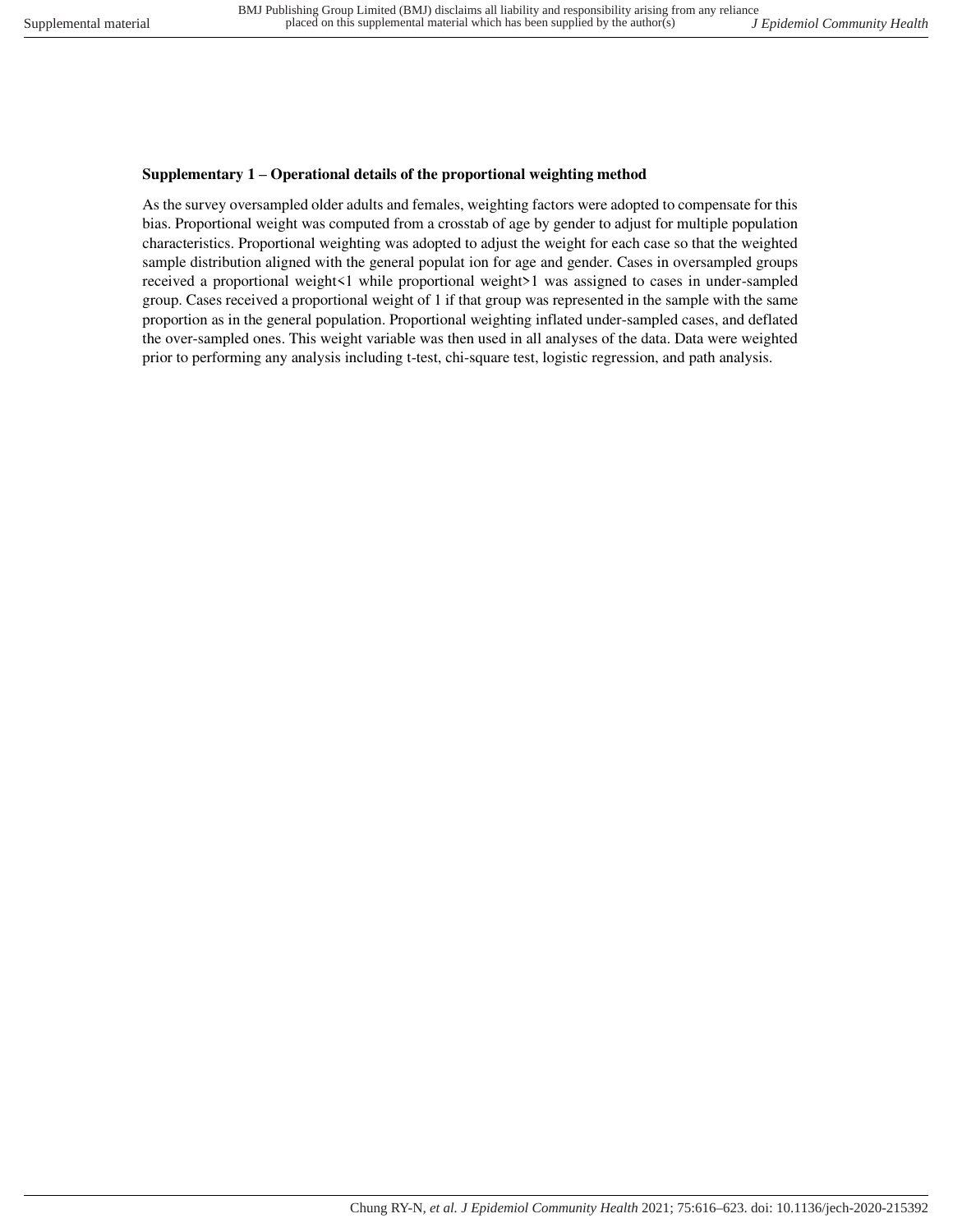|                                       | Original $%$  | Weighted $%$ * |
|---------------------------------------|---------------|----------------|
| Age (year)                            |               |                |
| 18-30                                 | 67 $(8.9\%)$  | 133 (17.7%)    |
| 31-40                                 | 73 (9.7%)     | 136 (18.1%)    |
| $41 - 50$                             | 135 (18.0%)   | 133 (17.7%)    |
| 51-60                                 | 135 (18.0%)   | 144 (19.1%)    |
| 61-70                                 | 153 (20.3%)   | 113 (15.0%)    |
| 71-80                                 | $111(14.8\%)$ | 54 (7.1%)      |
| 81 or above                           | 78 (10.4%)    | $40(5.3\%)$    |
| Sex                                   |               |                |
| Male                                  | 274 (36.4%)   | 336 (44.7%)    |
| Female                                | 478 (63.6%)   | 416 (55.3%)    |
| Marital status                        |               |                |
| Never married                         | 112 (14.9%)   | 188 (25.0%)    |
| Married / Cohabit                     | 534 (71.0%)   | 493 (65.6%)    |
| Separated / Divorced / Widowed        | $106(14.1\%)$ | 71 (9.4%)      |
| Number of people within the household |               |                |
| 1                                     | 81 (10.8%)    | $60(8.0\%)$    |
| $\overline{c}$                        | 192 (25.5%)   | 156 (20.7%)    |
| 3                                     | 89 (11.8%)    | 94 (12.4%)     |
| $\overline{\mathcal{L}}$              | 177 (23.5%)   | 198 (26.4%)    |
| 5                                     | 144 (19.1%)   | 165 (21.9%)    |
| 6 or above                            | 69 (9.2%)     | 79 (10.6%)     |
| <b>Education</b> level                |               |                |
| Primary or below                      | 255 (34.2%)   | 167 (22.4%)    |
| Secondary                             | 352 (47.2%)   | 351 (47.1%)    |
| Tertiary or above                     | 138 (18.5%)   | 228 (30.6%)    |
| Social security                       |               |                |
| Yes                                   | 265 (35.2%)   | 157 (20.8%)    |
| N <sub>o</sub>                        | 487 (64.8%)   | 595 (79.2%)    |
| Place of birth                        |               |                |
| Hong Kong                             | 375 (49.9%)   | 426 (56.7%)    |
| Others                                | 376 (50.1%)   | 325 (43.3%)    |
| Income-poverty                        |               |                |
| Non-income-poor                       | 409 (62.3%)   | 489 (73.7%)    |
| Income-poor                           | 247 (37.7%)   | 174 (26.3%)    |
| Deprivation                           |               |                |
| Non-deprived                          | 570 (75.8%)   | 592 (78.7%)    |
| Deprived                              | 182 (24.2%)   | 160 (21.3%)    |

|  |  | Supplementary 2 - Table. Original and weighted demographic and socioeconomic characteristics |  |
|--|--|----------------------------------------------------------------------------------------------|--|
|  |  |                                                                                              |  |

\* Weighted according to the census data in terms of age and sex (mid 2019 HK population)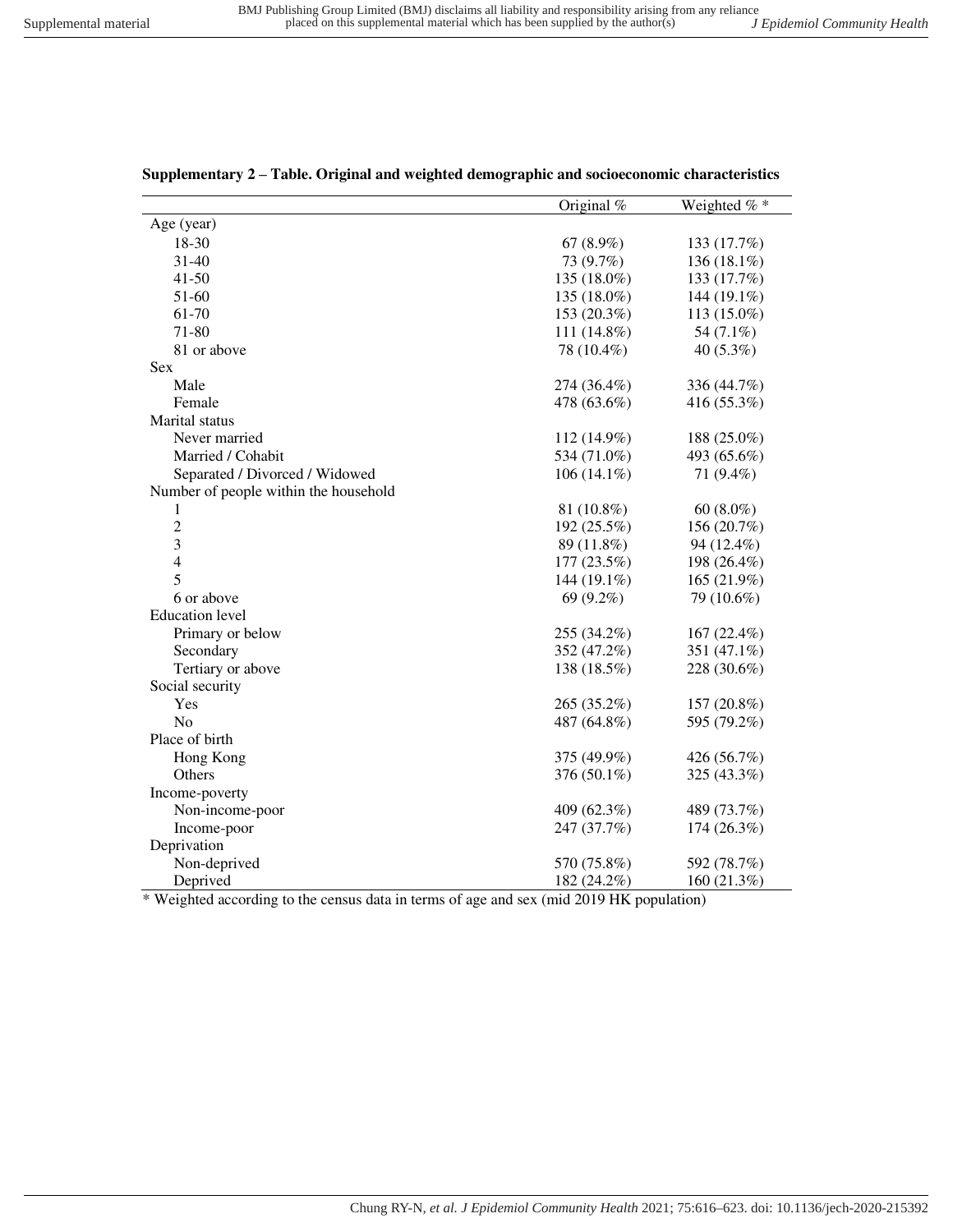## **Supplementary 3 – Table. Association of demographic, socioeconomic characteristics, and current economic activity status by HRQOL and negative COVID-19-related issues**

|                                      | <b>HRQOL</b>   |         |                 |                   | Negative COVID-19-related issues |                                    |                |                                 |                                                                                     |                |                                 |                                |                |
|--------------------------------------|----------------|---------|-----------------|-------------------|----------------------------------|------------------------------------|----------------|---------------------------------|-------------------------------------------------------------------------------------|----------------|---------------------------------|--------------------------------|----------------|
|                                      | $SF-12$        |         |                 | Worry of COVID-19 |                                  | Change of economic activity status |                |                                 | Current face mask reserves in<br>the household                                      |                |                                 |                                |                |
|                                      | PCS            | $p^a$   | MCS             | $p^a$             | Neutral /<br>Not<br>worried      | Worried                            | p <sup>b</sup> | No                              | Unemployed<br>/ Insufficient<br>working<br>hours /<br>Uncertain<br>working<br>hours | p <sup>b</sup> | 1 month<br>or more              | 3 weeks<br>or less             | p <sup>b</sup> |
| Age (year)                           |                | < 0.001 |                 | < 0.001           |                                  |                                    | 0.766          |                                 |                                                                                     | < 0.001        |                                 |                                | < 0.001        |
| 18-30                                | $54.3 \pm 4.3$ |         | $60.4 \pm 8.4$  |                   | 54                               | 79                                 |                | 110                             | 23                                                                                  |                | 127                             | 2                              |                |
| 31-40                                | $53.2 \pm 5.7$ |         | $58.6 \pm 10.1$ |                   | $(16.9\%)$<br>50                 | $(18.2\%)$<br>86                   |                | $(17.9\%)$<br>110               | $(17.6\%)$<br>25                                                                    |                | $(20.3\%)$<br>123               | $(2.9\%)$<br>9                 |                |
| $41 - 50$                            | $54.8 \pm 5.5$ |         | $57.6 \pm 9.0$  |                   | $(15.7\%)$<br>59<br>$(18.5\%)$   | $(19.9\%)$<br>74<br>$(17.1\%)$     |                | $(17.9\%)$<br>90<br>$(14.7\%)$  | $(19.1\%)$<br>39<br>$(29.8\%)$                                                      |                | $(19.6\%)$<br>110<br>(17.5%)    | $(13.2\%)$<br>13<br>$(19.1\%)$ |                |
| 51-60                                | $52.6 \pm 7.5$ |         | $57.1 \pm 9.3$  |                   | 67                               | 77                                 |                | 111                             | 31                                                                                  |                | 124                             | 12                             |                |
| 61-70                                | $50.6 + 9.9$   |         | $55.4 \pm 7.5$  |                   | $(21.0\%)$<br>50                 | $(17.8\%)$<br>63                   |                | $(18.1\%)$<br>99                | (23.7%)<br>12                                                                       |                | $(19.8\%)$<br>85                | $(17.6\%)$<br>15               |                |
| 71-80                                | $51.4 \pm 7.5$ |         | $53.7 \pm 7.1$  |                   | (15.7%)<br>22                    | $(14.5\%)$<br>31                   |                | $(16.2\%)$<br>53                | $(9.2\%)$<br>$\mathbf{1}$                                                           |                | $(13.6\%)$<br>37                | $(22.1\%)$<br>11               |                |
| 81 or above                          | $45.7 + 9.7$   |         | $54.0 \pm 7.7$  |                   | $(6.9\%)$<br>17                  | $(7.2\%)$<br>23                    |                | $(8.6\%)$<br>40                 | $(0.8\%)$<br>$\bf{0}$                                                               |                | $(5.9\%)$<br>21                 | $(16.2\%)$<br>6                |                |
| <b>Sex</b>                           |                | 0.001   |                 | 0.062             | $(5.3\%)$                        | $(5.3\%)$                          | 0.001          | $(6.5\%)$                       | $(0\%)$                                                                             | 0.143          | $(3.3\%)$                       | $(8.8\%)$                      | 0.376          |
| Male                                 | $51.7 \pm 6.9$ |         | 58.1±9.0        |                   | 164                              | 172                                |                | 265                             | 66                                                                                  |                | 283                             | 35                             |                |
| Female                               | $53.4 \pm 7.5$ |         | $56.8 \pm 8.9$  |                   | $(51.4\%)$<br>155<br>$(48.6\%)$  | (39.7%)<br>261<br>$(60.3\%)$       |                | $(43.4\%)$<br>346<br>$(56.6\%)$ | $(50.4\%)$<br>65<br>$(49.6\%)$                                                      |                | $(45.1\%)$<br>344<br>$(54.9\%)$ | $(50.7\%)$<br>34<br>$(49.3\%)$ |                |
| Marital status                       |                | < 0.001 |                 | < 0.001           |                                  |                                    | 0.434          |                                 |                                                                                     | 0.953          |                                 |                                | 0.002          |
| Never married                        | $53.7 + 5.2$   |         | $60.6 \pm 8.0$  |                   | 81<br>$(25.4\%)$                 | 107<br>(24.7%)                     |                | 156<br>$(25.5\%)$               | 32<br>$(24.2\%)$                                                                    |                | 171<br>(27.3%)                  | 8<br>$(11.4\%)$                |                |
| Married / Cohabit                    | $52.7 \pm 7.5$ |         | $56.9 \pm 8.9$  |                   | 213<br>$(66.8\%)$                | 280<br>$(64.7\%)$                  |                | 398<br>$(65.0\%)$               | 87<br>$(65.9\%)$                                                                    |                | 406<br>$(64.8\%)$               | 50<br>$(71.4\%)$               |                |
| Separated /<br>Divorced /<br>Widowed | 49.4±9.4       |         | $52.6 + 9.1$    |                   | 25<br>$(7.8\%)$                  | 46<br>$(10.6\%)$                   |                | 58<br>$(9.5\%)$                 | 13<br>$(9.8\%)$                                                                     |                | 50<br>$(8.0\%)$                 | 12<br>$(17.1\%)$               |                |
| <b>Education</b> level               |                | < 0.001 |                 | < 0.001           |                                  |                                    | 0.164          |                                 |                                                                                     | 0.005          |                                 |                                | 0.003          |
| Primary or below                     | $50.1 \pm 8.7$ |         | $54.3 \pm 8.2$  |                   | 61<br>$(19.4\%)$                 | 106<br>$(24.6\%)$                  |                | 146<br>$(24.1\%)$               | 18<br>$(14.0\%)$                                                                    |                | 123<br>(19.7%)                  | 21<br>$(30.9\%)$               |                |
| Secondary                            | $52.9 \pm 7.5$ |         | $57.6 \pm 8.3$  |                   | 159<br>$(50.5\%)$                | 192                                |                | 267<br>$(44.1\%)$               | 76                                                                                  |                | 289<br>$(46.3\%)$               | 37<br>$(54.4\%)$               |                |
| Tertiary or above                    | $54.1 \pm 5.2$ |         | $59.3 \pm 10.0$ |                   | 95                               | $(44.5\%)$<br>133                  |                | 193                             | $(58.9\%)$<br>35                                                                    |                | 212                             | 10                             |                |
| Income-poverty                       |                | < 0.001 |                 | < 0.001           | $(30.2\%)$                       | $(30.9\%)$                         | 0.820          | $(31.8\%)$                      | $(27.1\%)$                                                                          | 0.747          | $(34.0\%)$                      | (14.7%)                        | < 0.001        |
| Non-income-poor                      | $53.5 \pm 6.4$ |         | $58.2 \pm 9.0$  |                   | 210                              | 279                                |                | 394                             | 91                                                                                  |                | 440                             | 35                             |                |
| Income-poor                          | $49.6 \pm 9.3$ |         | 54.8±9.0        |                   | $(74.2\%)$<br>73                 | $(73.4\%)$<br>101                  |                | $(73.8\%)$<br>140               | $(75.2\%)$<br>30                                                                    |                | $(78.0\%)$<br>124               | $(57.4\%)$<br>26               |                |
| Current economic<br>activity status  |                | < 0.001 |                 | < 0.001           | $(25.8\%)$                       | $(26.6\%)$                         | 0.336          | $(26.2\%)$                      | $(24.8\%)$                                                                          | < 0.001        | $(22.0\%)$                      | $(42.6\%)$                     | 0.003          |
| Full time<br>employee                | $53.3 \pm 6.3$ |         | $59.1 \pm 8.7$  |                   | 139<br>$(43.4\%)$                | 187<br>$(43.2\%)$                  |                | 268<br>$(43.9\%)$               | 58<br>$(43.9\%)$                                                                    |                | 296<br>$(47.1\%)$               | 19<br>(27.5%)                  |                |
| Part time<br>employee                | $53.2 \pm 6.9$ |         | $57.2 + 9.9$    |                   | 19<br>$(5.9\%)$                  | 35<br>$(8.1\%)$                    |                | 24<br>$(3.9\%)$                 | 30<br>$(22.7\%)$                                                                    |                | 45<br>$(7.2\%)$                 | $\overline{4}$<br>$(5.8\%)$    |                |
| Self employed                        | $52.7 \pm 8.4$ |         | $56.5+9.9$      |                   | 15<br>(4.7%)                     | 17<br>$(3.9\%)$                    |                | 17<br>$(2.8\%)$                 | 15<br>$(11.4\%)$                                                                    |                | 26<br>$(4.1\%)$                 | 6<br>(8.7%)                    |                |